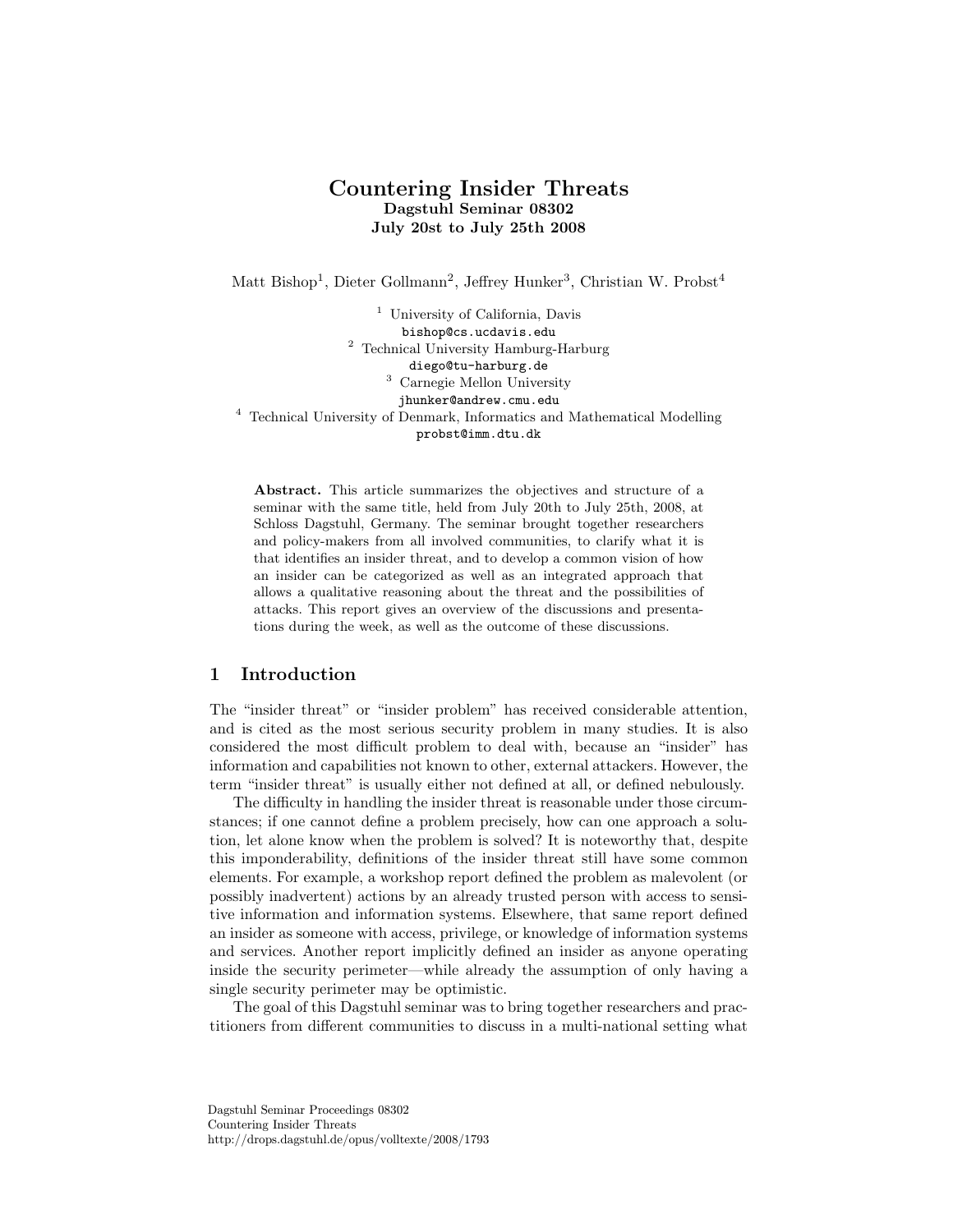the problems are we care about, what our response is, which factors influence the cost of dealing with insider threats and attacks, and so on. In a time where we barely understand which factors cause insider threats, and our solutions are scattered all over communities, areas, and instruments, this coordinated action between the involved communities seems to be needed more than ever.

This Dagstuhl seminar was, to our knowledge, the first European seminar focusing on insider threats bringing together US and European researchers and practitioners. The five days of the seminar allowed not only for a rich assortment of presentations, but even more importantly for extended discussions, both formal and informal, among the participants. We even had the opportunity for a structured exercise that challenged participants to define specific insider threats, develop the appropriate responses, and critique each others problem-solution formulation. For an overview of participants and presentations see [\[1\]](#page-17-0).

This report strives to give an overview of both what happened during the week, and what the outcome of the seminar is.

# 2 Who is an Insider?

One of the most urgent quests of the seminar was to try to identify the characteristic features of an insider. To this end two research groups presented their taxonomies for identifying insider threat, or insiders per se, and several recent cases of insider actions were discussed—Binney vs. Banner, a message flood created as consequence of a security bulletin, spies that stole secrets for the Chinese Army, and a tax authority employee who used her influence to embed backdoors into taxation software (see boxes below for short summaries). While these cases could not differ more, they served the purpose of illustrating the widely differing characteristics of insider threats, and initiated an intense discussion of how one possibly could aim at detecting and inhibiting them.

The wide range of properties that can characterize insider threats was confirmed in the discussion of taxonomies in Section [3.](#page-5-0) Especially Case 2 (message flood) caused a lot of discussion, as it seemed unclear whether this really was an insider case, and if yes, whether this was the deed of a single insider, or a confluence of several actions by insiders. Case 4 (taxation software), on the other hand, seemed typical for an employee who is an insider, but needs to "break into" the system to reach certain goals. As result of the discussion we identified the need for further work on: 1) a common vision of how insider can be categorized; and 2) security policies for countering insider threat, and on how to evaluate the impact of alternative security policies.

In the discussion, several definitions of what characterizes an insider were suggested

- An insider is defined with respect to a resource, leading to "degrees of insiderness";
- An insider is somebody with legitimate access to resources;
- An insider is a wholly or partially trusted subject;
- An insider is an individual who has or had access to resources;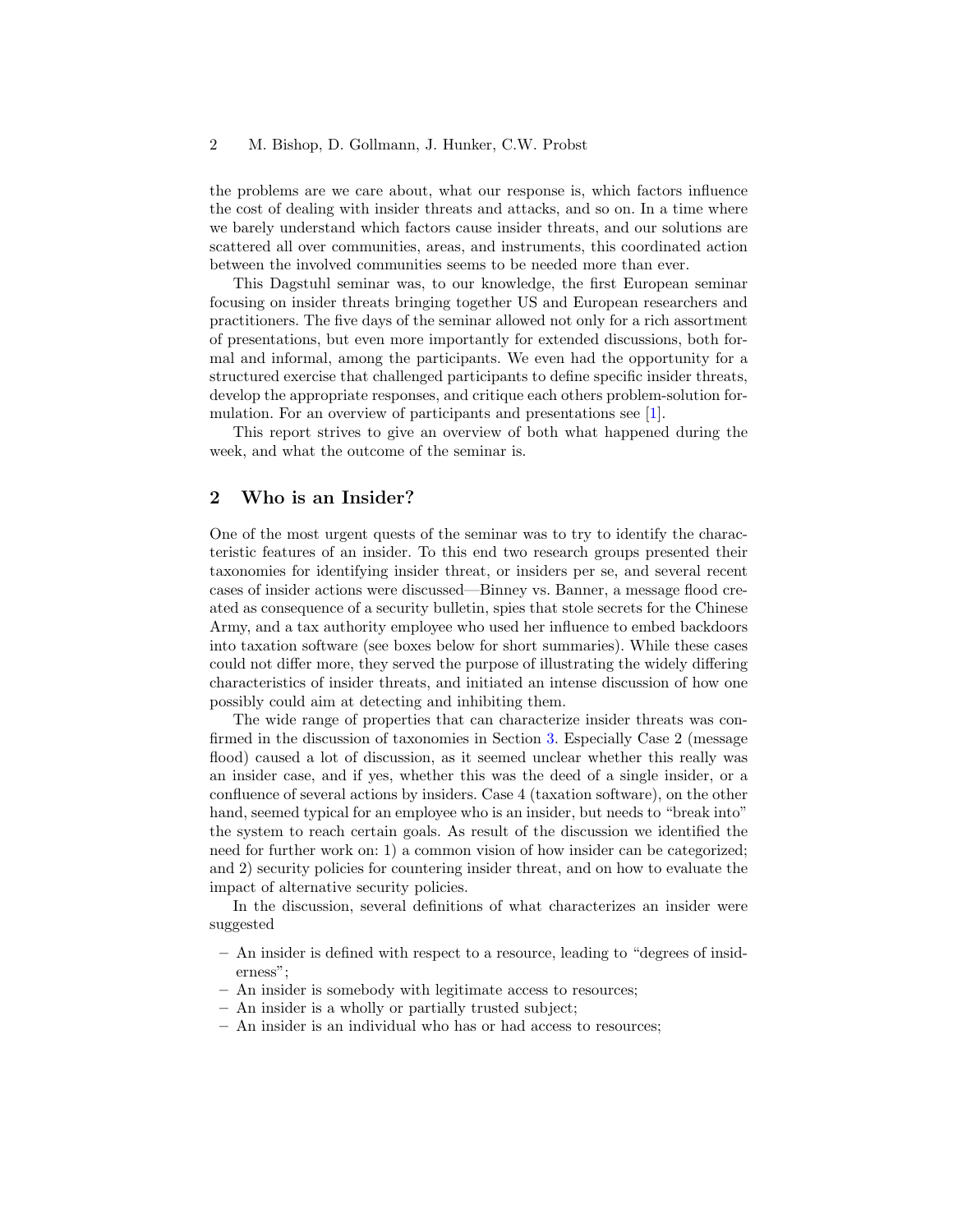### Example 1: The Hard Disk Example: Naive user and absent policy

On April 5, 2003, Banner Therapy (a small privately owned company in North Carolina, USA) employee Christina Binney was discharged from her position for "misconduct", and instructed not to return to the office.

Christina Binney was also a co-founder of Banner Therapy. According to Banner, there were two reasons for Binney's dismissal. First, the company disputed her assertion of copyright interest in the company catalogue and website. Second, the company claimed she impermissibly removed from her work computer a hard drive that she took home over the weekend to prepare for a client meeting. The company claimed that the disk drive removal crippled Banner's operations and placed vital company data at risk. Binney explained that a Banner customer requested a meeting on a Friday for the following Monday morning. To prepare for the Monday meeting, Binney chose to physically remove the entire hard drive from her work computer to use with her compatible home computer, rather than take time to transfer the files to a disk.

At the time, Banner Therapy had neither company policy about taking work equipment home nor established computing protocols. When Binney attempted to return to work on Monday, she was denied access; this inability to enter the workplace prevented her from returning the hard drive as she claimed she intended to do.

### Example 2: The Email Example: Ordinary user generates an extraordinary amount of email

In early October 2007, Alex Greene was changing jobs. In preparation for the switch, he wanted to update his subscription to a Department of Homeland Security intelligence bulletin by changing his designated email address. In doing so, he mistakenly hit "reply all", and touched off a listserv free-for-all when his request arrived in the electronic mailboxes of several thousand government and private sector security specialists. The result was what commentators described as a mini distributed denial of service attack. There were more than 2.2 million emails pinging among approximately 7,500 recipients before the email server was forced to shut down.

The information contained in the bulletin is unclassified, but nevertheless, the decision to respond inadvertently compromised classified contact and departmental information. Individual subscribers with security classifications remained anonymous until they also hit reply, responding from work accounts that included automatically generated signatures. Indeed, one poster pointed out that, armed with the information contained in auto-signatures, he was one fake letterhead away from impersonating a Department of Defense employee.

Example 3: The Trade Secret Example: Malicious user steals trade secrets On June 16, 2007, FBI agents, using a sealed grand jury indictment, entered two luxury homes in Silicon Valley and arrested a pair of engineers. Both Lan Lee (an American citizen) and Yuefei Ge (a Chinese national) had worked for NetLogic Microsystems (NLM) until July 2003. The two men used money from mainland China to create and incorporate a company for the sole purpose of exploiting the secrets they stole.

Lee and Ge downloaded sensitive NLM documents onto their home computers. NLM data sheets are "top-level confidential technical descriptions of their products", including information described in enough specificity to enable someone to produce the technology. Together, the men accumulated the information needed to design and produce their own lines of microprocessors and microchips. To finance the business they were creating, the men contacted Beijing FBNI Electronic Technology Development Company Ltd, and entered into an agreement to develop and sell microprocessor chips. Both men were able to access proprietary information without exceeding their individual authorizations.

By late September investigators had uncovered evidence that the venture capitalist had ties to the Chinese government and military.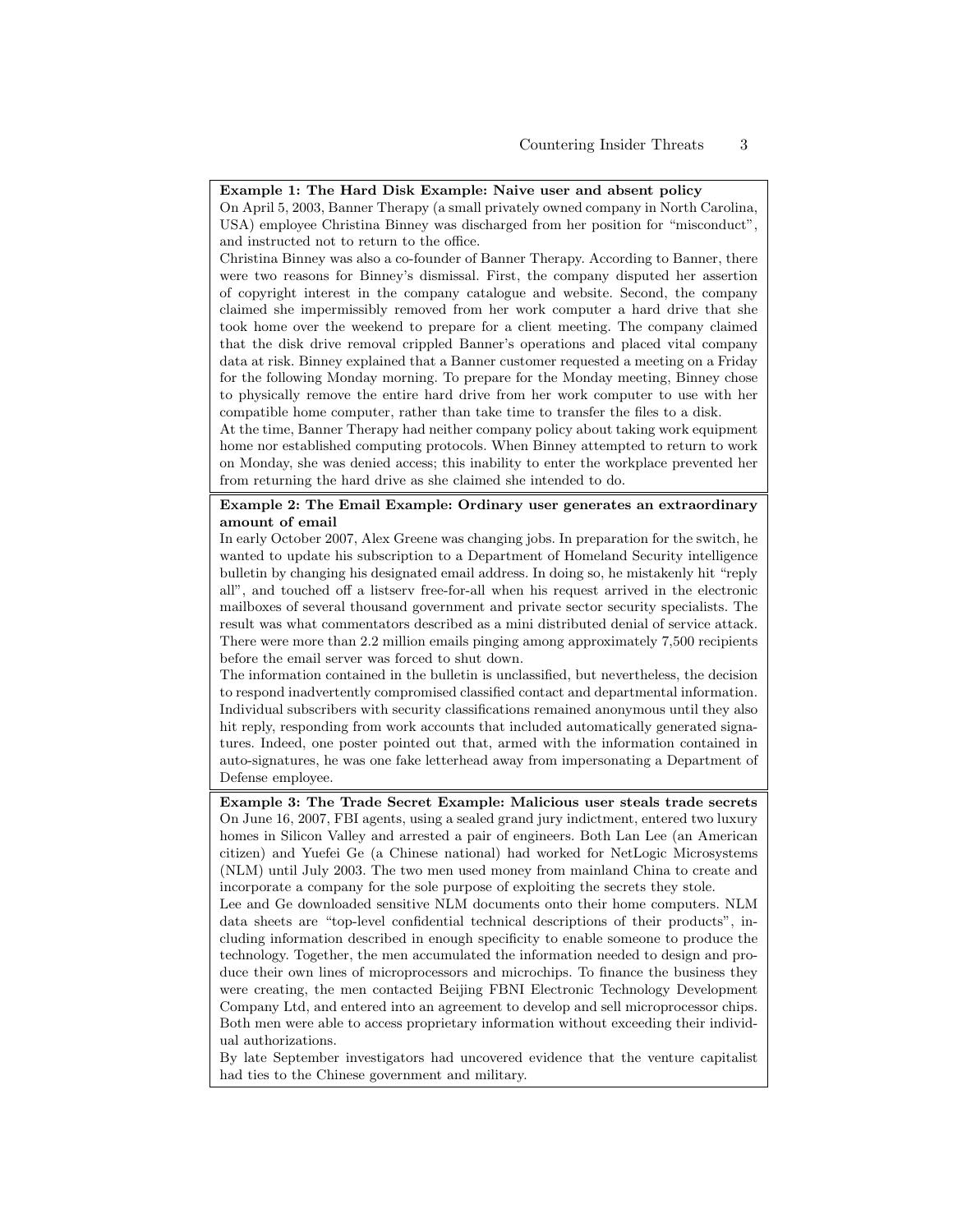### Example 4: The Tax Fraud Example: Perimeter definition and system design

The District of Columbia (as of summer 2008) is pursuing a case against Harriette Walters and her co-conspirators, for perpetrating the biggest fraud in the city's history. Until her arrest, "Walters was a 26-year tax employee known among her colleagues as a problem solver with a knack for finding solutions by using the department's antiquated and balky computers or finding a way around them." She allegedly used her position to produce fake checks for bogus refunds with fictitious names; the total is said to exceed (USD) \$50 million.

The scheme involved Washington's new Integrated Tax System. During design phase, Walters "contributed to the decision that her unit, which handled real estate tax refunds, be left out of it." At the time, the decision seemed to make sense. D.C. had spent \$100 million to implement the business and income parts of the system, and it had only \$5 million remaining for implementing the real estate tax portion. So the system's perimeter was defined to omit real estate tax processing.

That design decision allowed Walters and her co-conspirators to create bogus tax refunds with fictitious names that were not checked against actual real estate records. Some refunds were issued multiple times; the recipient (often someone's boyfriend) would claim that the check was never received, and a new one was issued—with interest to compensate for the long delay! The schemes exploited several loopholes: each check was under the \$40,000 threshold for requiring a supervisor's approval, and no action was taken to cancel the first check or confirm that it had not already been cashed.

- An insider is a system user who can misuse privileges;
- An insider is an individual with authorized access who might attempt unauthorized removal or sabotage of critical assets or who could aid outsiders in doing so; and
- An insider is a person or company whom we trust.

These definitions led to a series of discussions on what we mean by "access" (code, credentials, timing of access rights), whether an insider is sufficiently defined based on resources or whether a definition should take the system into account, and how the definition relates to a masquerader, namely an outsider being able to trick a system into believing he is an insider.

Having these aspects in place enables us to reason about what makes a good insider:

- Knowledge, intent, motivation
- Possesses power to act as agent of the business
- Knowledge of underlying business IT platforms
- Knowledge/control over IT security controls
- Ability to incur liability
- In pecuniary terms
- In brand damage or other intangible terms

The skill of insiders was mentioned, but not thoroughly explored, as a factor defining the threat posed by malicious insiders, or non-malicious insiders just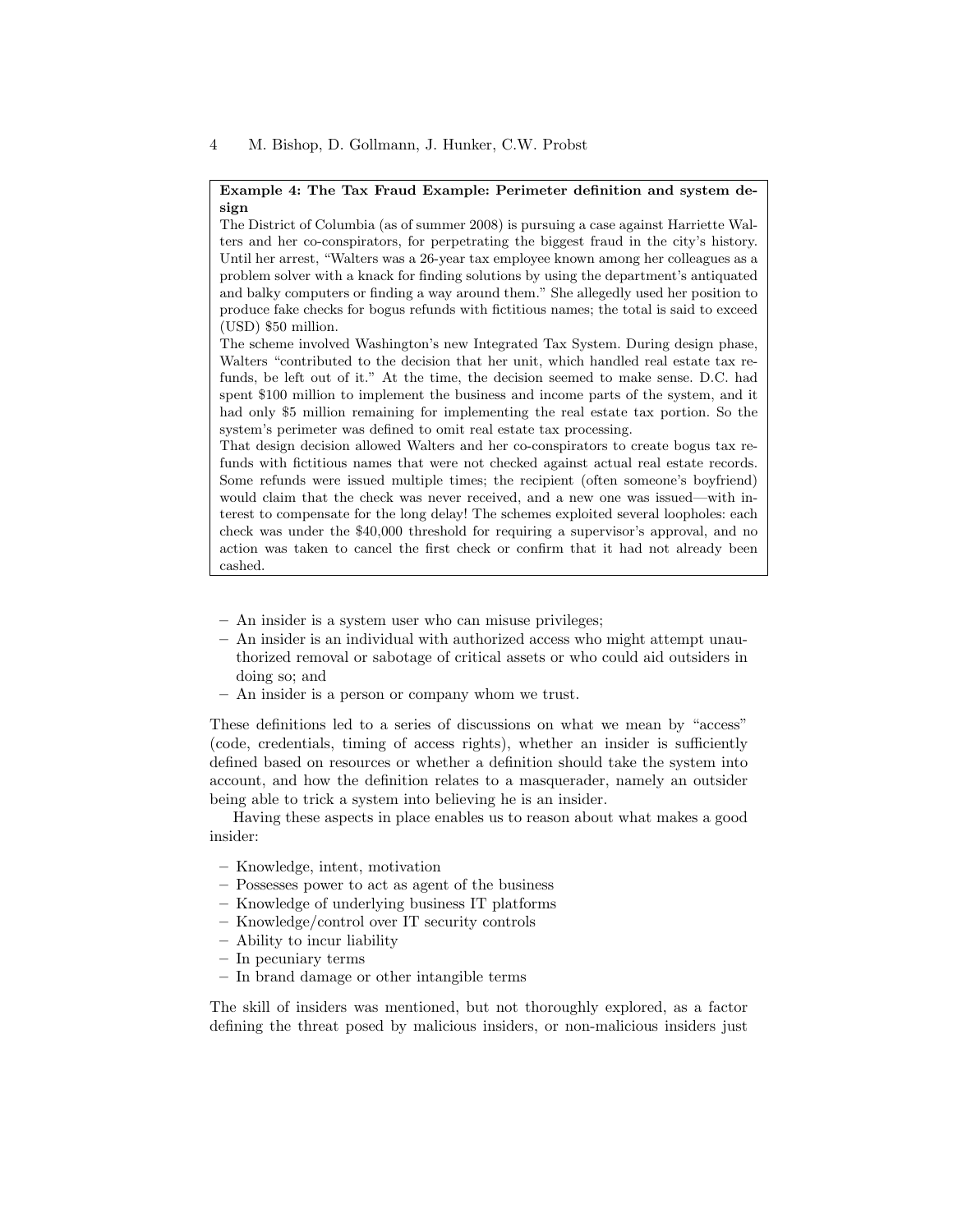trying to get their job done. "Motivation" in general is an important question when dealing with insider threats and their consequences. This can cover the whole range from "innocent action", "fun", "technical challenge", "criminal intentions", to "espionage", or a combination of each of these factors. Surprisingly, even though one would expect the contrary, the effect of actions can be equally devastating for each of these motivations. This, of course, makes detecting a threat even more important—but also more complicated. A key observation is that the definition of an insider for threat purposes is different than the definition for business purposes.

To summarize, discussion centered on the question of whether an insider is defined in terms of someone with:

- Knowledge: Implies an open system, one that remains secure (if at all) even with full knowledge of the system operation; alternatively, security through obscurity; or
- Trust: An individual is empowered by the organization to be an insider; or
- Access: An insider is in possession of a credential giving access to the system — an IT centric perspective, since the system in general does not know who possesses the credential.

At the end of our seminar a trust based definition of an insider was proposed:

"An insider is a person that has been legitimately empowered with the right to access, represent, or decide about one or more assets of the organization's structure."

The rationale behind this definition is that it removes any specific IT bias from the definition, it focuses on organizational assets rather than a narrow approach based on system credentials, and while people that constitute threats may not be entrusted access to credentials, they might still have the ability to decide (based on policies) and to represent the organization.

The ability to represent is rather important, as the policies imposed on an actor inside an organization in general are not known to the outside, where the same actor can pretend to be subject to completely different policies—a factor rarely ever being checked.

"Knowledge" by an individual (e.g., the knowledge of the person who originally designed the system, but is not part of the organization or in any way associated with the organization anymore) is not a good way of capturing what is an insider.

Insider Threats. A natural consequence of having defined the term "insider" is to consider the term "insider threat". As to be expected, again several aspects were suggested:

- Risk to organization or organizational resources posed by actions (the entity as agent of the business)
- Access type or system role
- Aim or intentionality or reason for misuse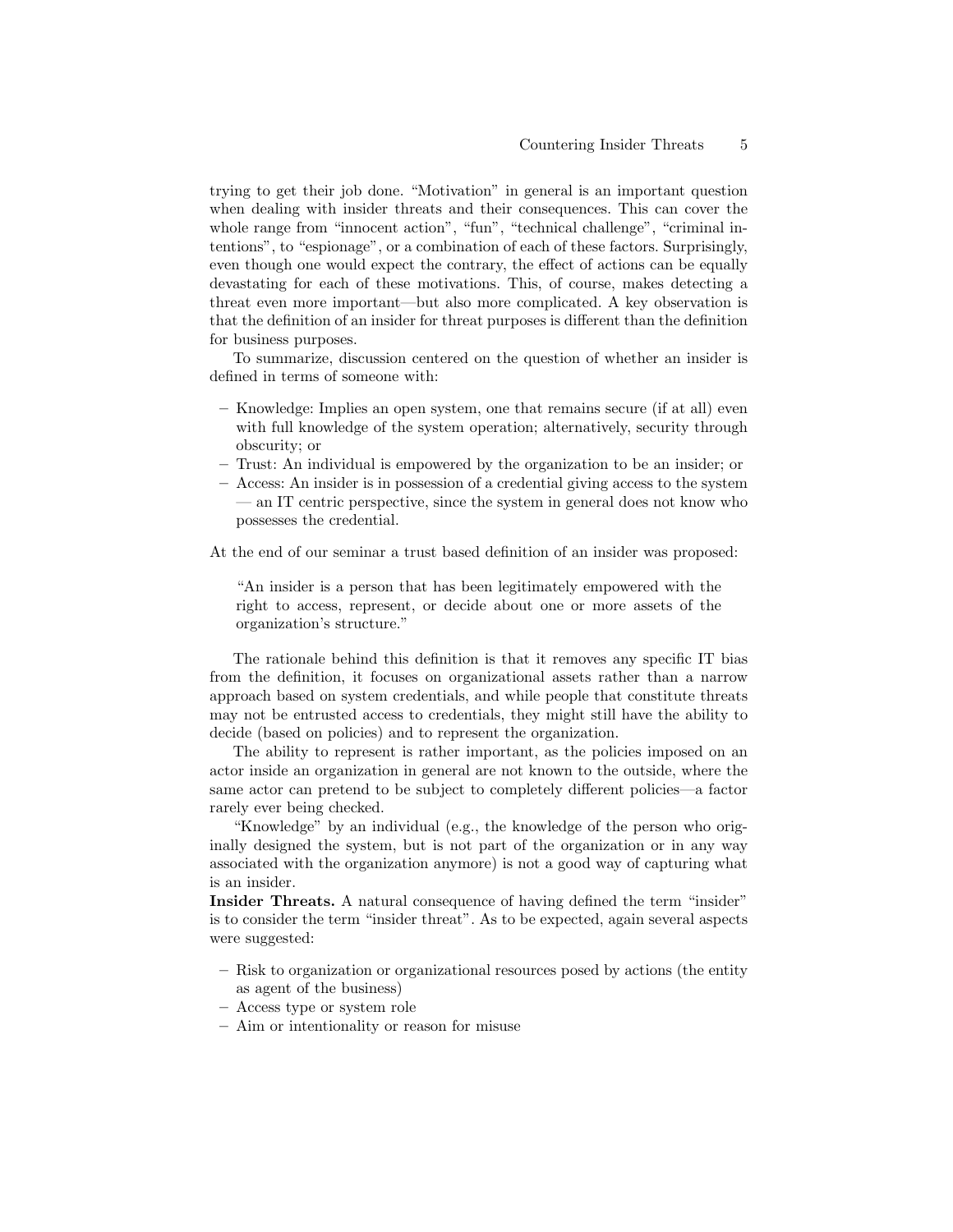- Level of technical expertise
- Type of malicious insider behaviour or system consequences.

Alternatively, a different framework for insider threats was suggested: there are masqueraders (individuals pretending to be legitimate insiders but without valid access); traitors (legitimate insiders acting in malicious ways) and naive insiders (who cause damage without malicious intent). This is very closely related to the question of motivation discussed above. The problem of interest is dealing with the "real real insider" — an individual deeply imbedded in an organization (e.g., a high level executive, or a systems administrator). Detection techniques for each of these types of insider threats will vary.

The impact of insider threats can occur in multiple dimensions: financial loss, disruption to the organization, loss of reputation, and long term impacts on organizational culture. These impacts can be highly nuanced, and are not well measured or accounted for. An important aspect here is that "bonus round" insider threats (actions taken in anger, revenge, spite regarding bonuses, compensation) can have severe consequences on all levels of an organization. Thus a rather "small" or meaningless motivation can have a rather huge impact. Equally, the impact may not depend on motivation — an innocent act can have as devastating an effect as a maliciously motivated attack. The goal may therefore be to avoid catastrophic consequences regardless of the motivation. These aspects as well as other risk accelerants should be represented in threat models, to acknowledge their importance.

# <span id="page-5-0"></span>3 Taxonomies

A key conclusion of the seminar, and actually one of its initial motivations, was that an effective taxonomy of insider threats is a necessary foundation for further work by both researchers and practitioners. Taxonomies provide a means to order problems; such ordering is necessary both to differentiate types of insiders and types of insider threats, and to make explicit the key dimensions which serve as the basis of the differentiation. By identifying the key dimensions, we can then begin to systematically build prevention/response strategies. At least some common acceptance of the dimensions of a taxonomy is needed; experts can disagree about how the dimensions are applied (as in defining who is an insider) but by forcing an explicit discussion of different interpretations, taxonomies can serve a vital role. Consequently, much of the discussion of taxonomies overlapped with the discussion of who is an insider and how do we define insider threats.

Two different formal taxonomies were proposed. The first proposed taxonomy observed that insider threats can be defined in terms of four reference perspectives, namely the organization, the individual, the information system, and the environment. This "holistic" or top-down taxonomy was then used to illustrate how it differentiates the four insider threat cases described before. The second taxonomy defined insiders with respect to a resource. Resources are defined as pairs of the resource itself and access privileges, and insiders are defined with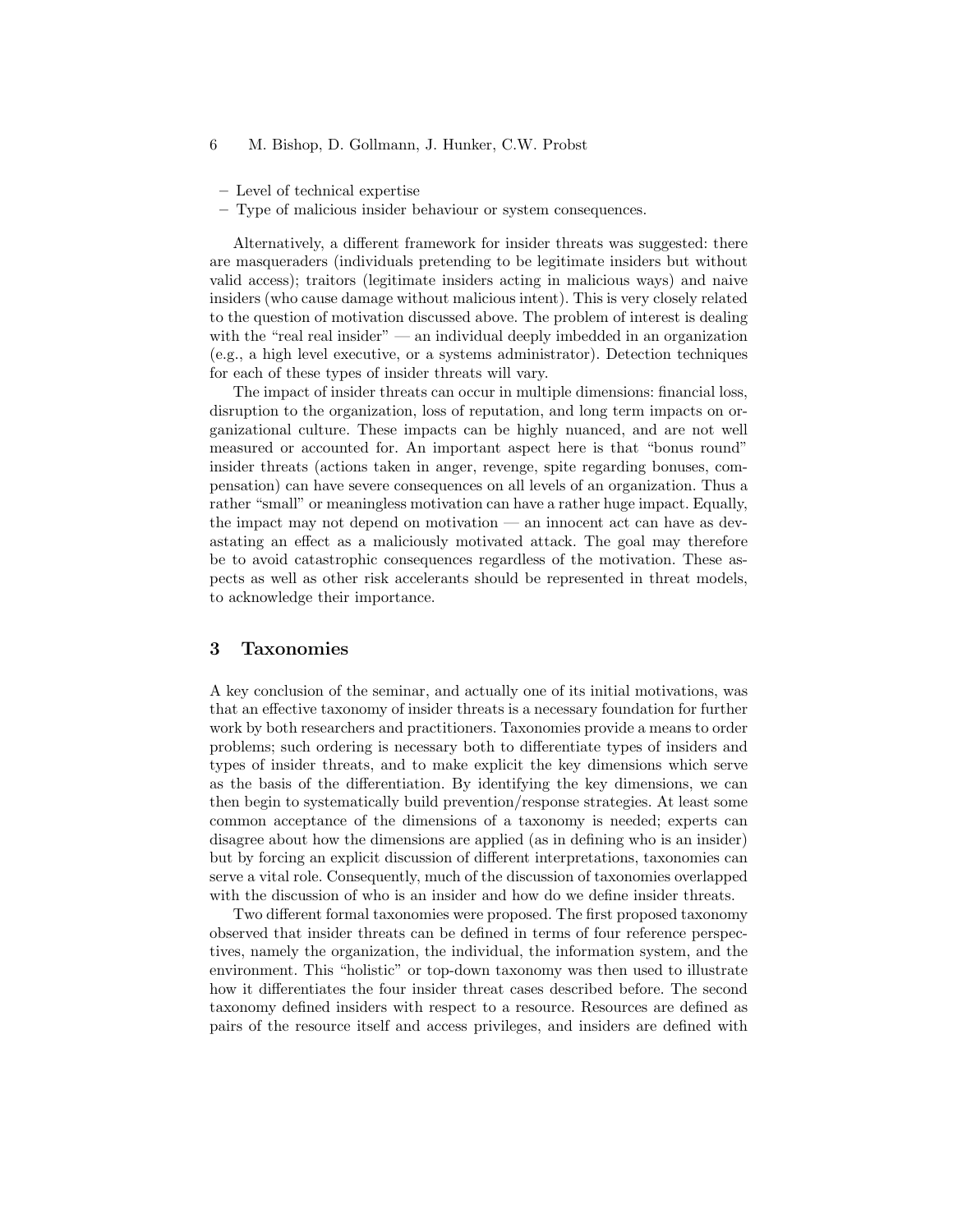respect to these pairs. With this structuring, it is possible to define degrees of insiderness, a concept picked up several times throughout the week.

Key factors important as determinants of the insider threat may be difficult to categorize a priori. As noted elsewhere, knowledge of the insider's intent is desirable, but requires all-embracing knowledge. Several less formal taxonomies were proposed during the seminar. It was suggested that the distinction between malicious and accidental threats is misleading, and that the real distinction was between doing something intentionally (for malice, or good reasons which nonetheless may result in damage) versus events that occur accidentally. Along with intentional versus accidental events, a second distinguishing factor proposed was whether the act was obvious or stealthy. An alternative view classed insider threats into masqueraders (those possessing proper credentials illegitimately obtained), traitors (insiders with legitimate credentials who maliciously misuse their access) and naïve or accidental use that results in harm. A third perspective proposed would categorize insiders along four dimensions: access type; aim or intentionality or reason for misuse; level of technical expertise; and the system consequences of insider threats.

The level of knowledge or skill that an insider has shapes the frontier of threats that can be posed by that individual. Knowledge levels can be classed in increasing order as that possessed by outsiders, ordinary insiders, and privileged insiders. It was noted that masqueraders, lacking the knowledge of insiders, may be detected by the inordinate searching required because of their relative lack of knowledge of organization resources.

Notable in retrospect by its absence was any discussion of how or indeed whether a single taxonomy should be adopted by the community. In some cases, like the taxonomy for speciation (kingdom, phylum...) a more or less universal adoption has provided great value. This question will be considered for inclusion in future seminars.

### 4 Issues in Detection/Forensics/Mitigation

Forensics appears to be highly undeveloped when addressing insider threats. It was noted that we have no clear idea of forensic data needed. Insider behaviour may be close to the expected behaviour, and the still often used audit trail is generally inadequate (redundant, misleading, missing data)—even worse, usually audit trails lack time correlation. The number of appropriate characteristics to observe may be large: in other circumstances like credit cards up to thirty-five characteristics are used to establish legitimate behaviour . While we have decent tools as the result of a large body of work on intrusion detection, it is unclear how these tools help with insider threats. Current forensics tools often require assumptions such as "only one person had access" or "the owner of the machine is in complete control". Therefore, forensics remains an art, and as an art questions such as what to log or determining the relevance of log data elude clear answers.

Detection, forensics, and response must also wrestle with how to distinguish motive and intent. Malicious acts may be equivalent to acts due to accidents or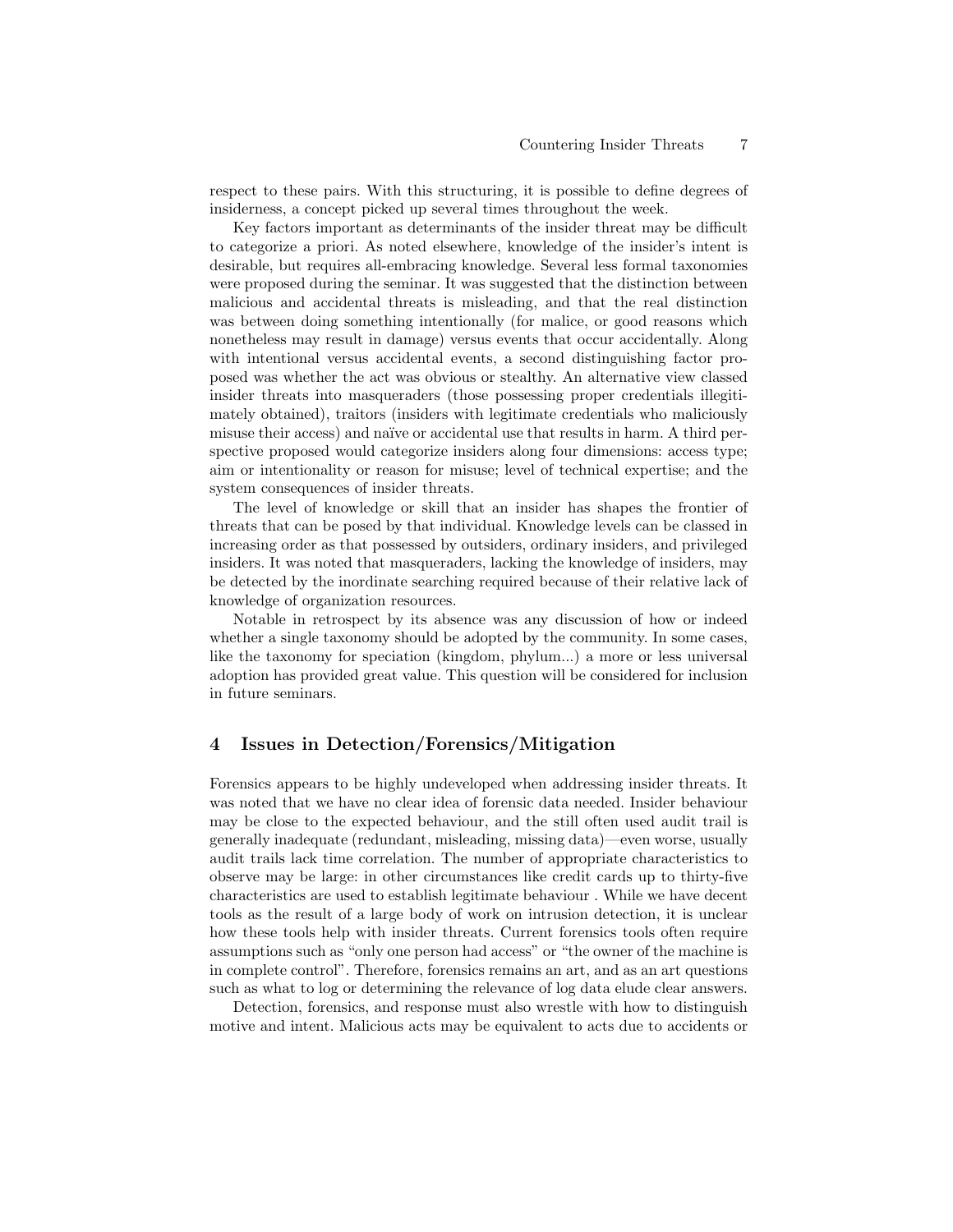naïveté. Insiders may legitimately use domains in unexpected ways that might trigger false alarms. Outsiders, insiders acting with malicious intent, insiders acting without malicious intent, and accidental behaviour may all result in similar effects on the organization. Hence there are always going to be gray areas in how security policies define both insider misuse and proper behaviour. Furthermore, actions are context bound, but most security polices only inadequately capture the nuances of context.

Monitoring. While monitoring can help with technical aspects, it does potentially worsen behavioural aspects. The deciding factor is how much monitoring is acceptable (both ethically and legally), and is it at all beneficial. The noteworthy point here is that this question arises at all levels from individual actors, to groups, to companies, to the society as a whole. The problem is that not only may the same actor have different opinions depending on at which level he is asked, but also that different answers for different individuals may exist at the same level.

One should observe that even though monitoring in certain settings has been enhanced significantly, the number of identified incidents has stayed almost constant. At the same time, and even more worrying, cases such as Kerviel and the Liechtenstein case [\[2](#page-17-1)[,3\]](#page-17-2) had in common that the attacker intimately knew the monitoring system and knew how to play it. However, it was questioned whether in fact malicious insiders seek to avoid setting off monitoring alarms by slowly adjusting their profiles, as is widely hypothesized.

In summary trust into insiders is a behavioural expectation that, so was the consensus, still needs to be controlled. While the easy solution to reducing the number of insider cases would be to remove all restrictions (making the illegal actions legal by means of removing the semantics of the term "legal"), we aim for making the monitoring as efficient as possible, where in different situations the term "efficient" may have different interpretations.

The goal of monitoring (or observing in general) should be to only monitor what is needed to identify the threat in question. Since currently trust can often be transferred, for example by handing over a code card, it is important to isolate transferred trust as much as possible, not least to allow the result of monitoring to be used to bind actions to actors.

In large complex systems risk analysis and focused detection require a significant effort. Not only may monitoring affect trust within an organization, it also is highly nuanced what to look for. For example, an inordinate amount of searching may indicate a masquerade attack (the masquerader is less familiar than the legitimate insider about data structures)—or a forgetful mind. Observations on "higher level behaviour" not observed by systems monitoring may be useful, for example, by using human intelligence to pick up novel attacks and signals that are out of the system. CERT data suggests  $[4]$  that in most cases someone else knew about the insider threat actions going on, so it is important to find ways to encourage reporting of "suspicious activity" by others? Looking for suspicious (different) behaviour patterns by insiders is appealing, but difficult to systematically apply; behavioural patterns include cyber activity, physical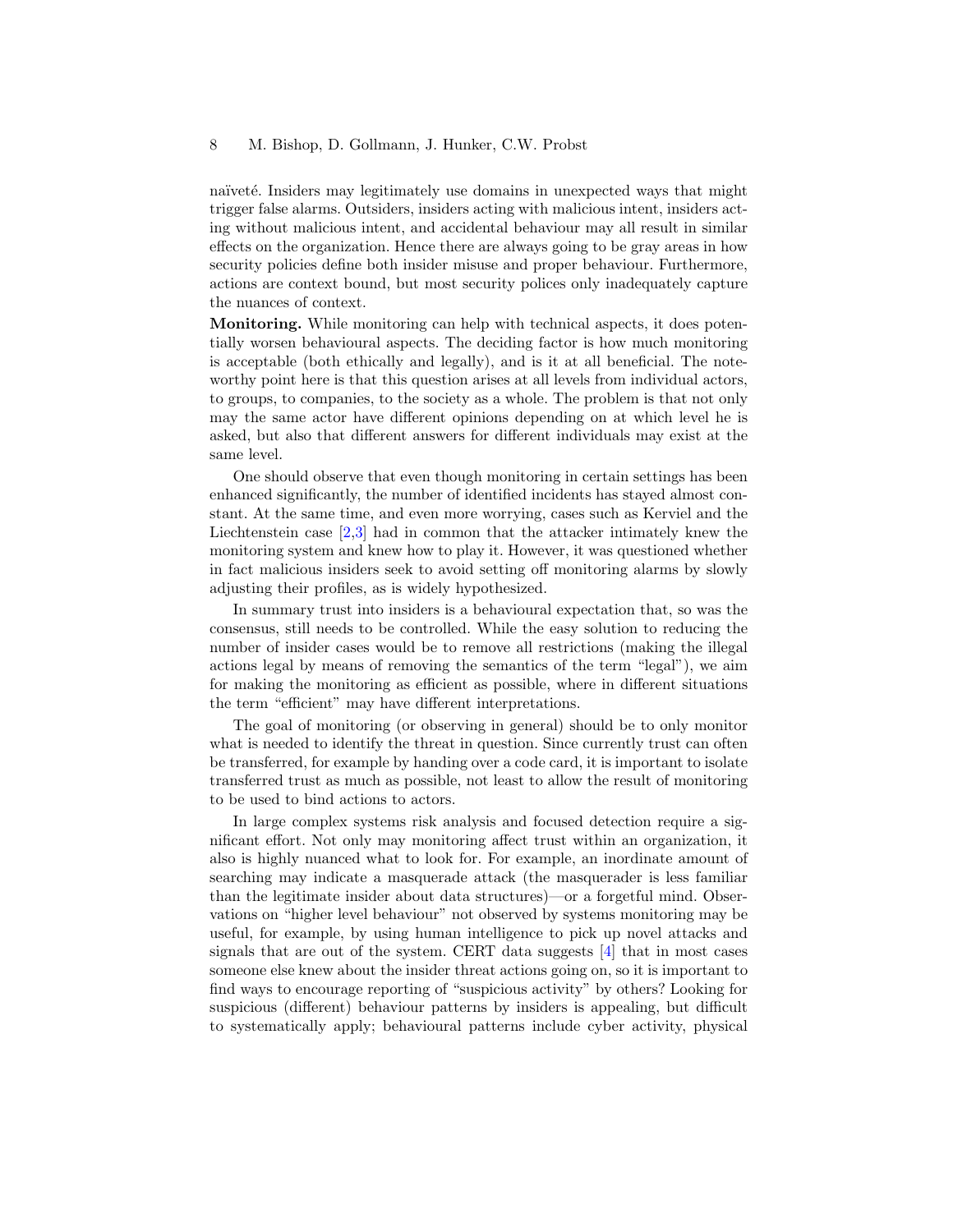movements, physiological signals, and many more. Employment screening data and self/organizational reported data might be useful here, but any screening for behavioural changes is bound to produce false positives from otherwise innocent factors like individual predispositions or lifestyle changes. Fundamentally, the attributes key to insider threat identification will be largely context bound.

From a company point-of-view it turns out to be often preferable to not mitigate ongoing insider attacks for numerous reasons. Here optimistic access control is seen as a viable option, i.e., allowing insider actions to happen until there is no way back, or even letting them happen unhindered, at the same time ensuring that enough evidence is collected through monitoring. It seems often more ruinous to take systems down because of an ongoing attack than to accept the losses and prosecute after the fact.

Outsourcing. Even more difficult is the handling of outsourced parts of a company, both for technical and legal reasons. On the one hand data may be much harder to obtain (or be less trustworthy), at the other hand the data protection laws regulating data collection in other countries may be vastly different from the laws in the home country—it should be noted that this might actually beneficial. Collaborative fraud detection was mentioned as one of the counter measures to be applied in such a case.

Another problematic area is outsourcing the auditing itself; while in the "regular" outsourcing scenario it may be difficult to obtain the data in the first place, it now is paramount to protect the already collected data. This means the data should be anonymized as much as possible, revealing only as much data as necessary to allow external auditors to produce meaningful results, but at the same time hindering them from drawing meaningful information from them. One example is to anonymize timestamps to still reveal relative ordering between events, but blurring them such that the exact order and timing is lost. It was noted that formal methods can and should be applied in these settings, and some were presented, but at the same time often require significant resources, such that for example before and after the fact application is often feasible, but not online detection.

Coming back to the insider classification into masqueraders, traitors, and "regular" users, one can now describe the required detection techniques—for masqueraders it seems most important to perform profiling and anomaly detection, and for traitors a trap-based decoy network was suggested, identifying access to fake documents. As pointed out above it is of utter importance to avoid false positives when trying to identify masqueraders, who can be expected to lack knowledge about real persons' behaviour and there probably will perform inordinate amounts of searching.

Comparing the insider threat in companies with that in public agencies or the military it was noted that there are significant differences, especially due to special employment conditions. Either data protection rights are severely limited when signing a contract with an agency, or there exist concepts such as duty of allegiance, employees are in lifetime service, and they may have knowledge to irredeemable information. This is often (and must be) supported and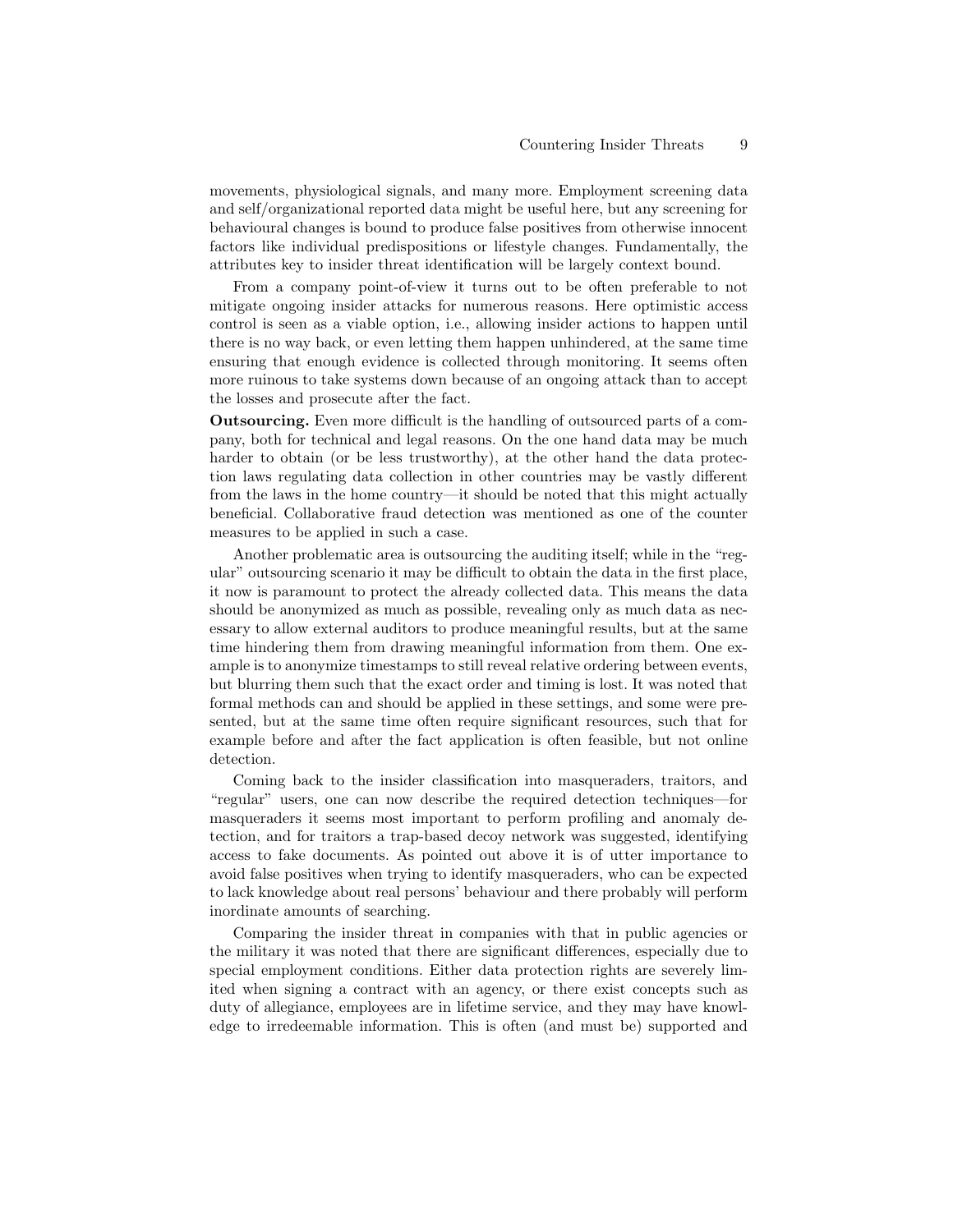accompanied by a legal framework that is unique to these settings and aware of the special circumstances. This setting opens up completely new problems, that were not discussed in full detail.

### 5 Policies

Policies obviously play an important role with respect to insider threats, as they define the boundaries between permissible and not permissible behaviour, both on a technical and non-technical level. They not only define proper behaviour, but implicitly also define the notion of insider. It is problematic that policies often are only specified implicitly, possibly leading to large differences between a defacto policies and a "real", intended policy. To support the externalization of these intended policies, policy languages have been developed, which are usually quite well suited to support technical issues, and at the same time try to add support for non-technical aspects of policies.

During discussions the issues of "context" and "dynamicity" came up several times. For example, a given actor might be an insider in one situation, but would be considered an outsider in another. Another example are policies, that should be obeyed in the general case, but might allow violations in special, emergency cases. In this case it would be the insider's margin of discretion to decide for or against breaking a policy rule. This ties policies as well as their specification and enforcement tightly to human factors, which are discussed in the next section.

Policy Hierarchy. Policies themselves are developed based on three sources: 1) legal and regulatory (so-called best practices); 2) business requirements; 3) security requirements. It was noted that all of these sources can result in implicit or explicit policies, establishing a grey zone where behaviour is neither good nor bad. This potential gap is extended and formalized in the Unifying Policy Hierarchy [\[5\]](#page-17-4), which established four different levels:

- Oracle Policy. Given perfect knowledge, what would policy be? Deals with inherent vulnerabilities.
- Feasible Policy. With imperfect knowledge, implement oracle as good as possible. Deals with configuration vulnerabilities.
- Configured Policy. What the system implements via configuration. Deals with real time vulnerabilities.
- Real Time Policy. Add in security vulnerabilities.

Gaps and conflicts in policies came up repeatedly in the discussions as a principle factor in allowing insider threats to occur; in some cases because gaps/conflicts create confusion among insiders in terms of "what is right" or "how do I get my job done"; in other instances because gaps/conflicts create opportunities that malicious insiders can exploit.

To illustrate this the hierarchy was applied to the example Case 4 (DC tax system). At the oracle and feasible level the design contained auditing throughout the system, but at the configuration level this was dropped due to budget cuts. Similarly, at the oracle level refund checks should only be issued in the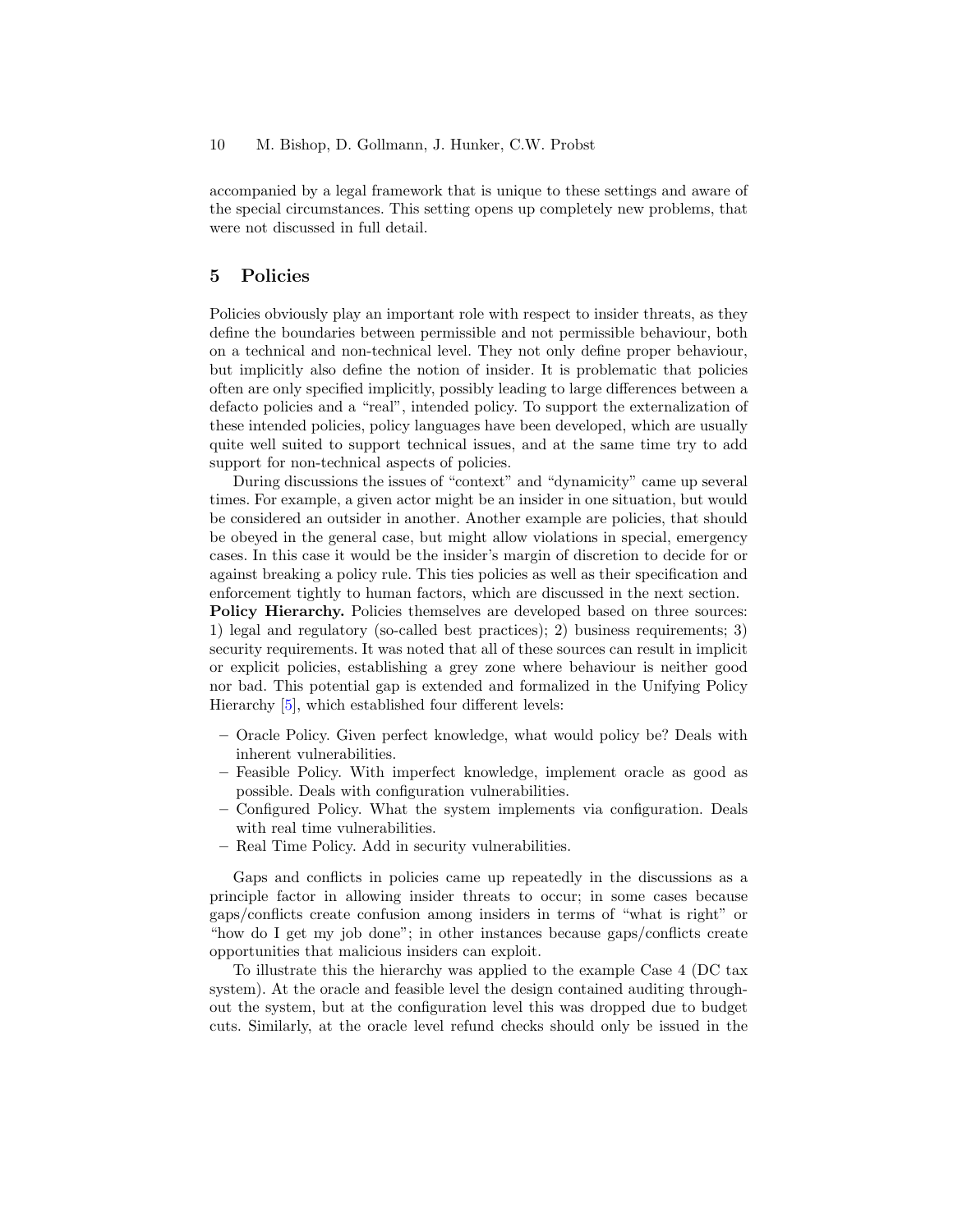case of lost checks, but due to constraints at the feasible level, refund checks are issued on request.

Another example is attraction of interest by applying security classification, an issue especially relevant in military and agency settings. By flagging resources as secret (or in general a high level) to obtain better protection, a conflict is caused in that it becomes immediately evident that the document contains vital information because of implicit information flow based on the classification.

To acknowledge the risk of gaps between policies, we need an analysis of specifications for gaps and conflicts. Reasoning about insider threats it becomes apparent that policies normally do not make explicit who an insider is—an obvious requirement if we want to be able to analyse their hierarchies and fine-tune their impact. If we have policy-language support for specifying the roles of actors, then one may classify certain requests as coming from insiders, or in general build in context-dependent handling of insiders versus outsiders. For example one might want to be able to express that certain requests may only come from insiders, or on an even more context-dependent level, what degree of "insiderness" is required for a certain behaviour to be permissive.

Policy languages. A gap of a different kind exists for policy languages. Here the gap exists between the existing capabilities to specify system (and more broadly, organizational) policies, and the needed qualities of policy to adequately prevent insider threats. One of the most urgent needs, already mentioned above, is for policies to be aware of behavioural aspects and context, thereby being able to handle and regulate abstract events. While a "zoo" of policy languages exists, with a vast overlap in terms of what they can achieve, the user often may not be able to write policies, let alone read, understand, and follow them. As an example it was mentioned that insiders in XACML using delegation might actually be able to perform denial-of-service attacks on a policy engine, be it by innocent misuse, or be it to block a policy resolution service. This is expected to gain growing importance in future interactions between previously independent parties.

As mentioned above many systems define the notion of insider relatively to system boundaries. In the long run we may therefore need domain-specific policy languages, in which for example actions would be allowed only if discretionary circumstances justify their execution.

From a research perspective we often seem to be unaware of the different levels that the same policy may exist in, but instead take for granted that an oracle security policy is provided; given "the" security policy, it is often assumed that this resolves all tensions between organizational culture, work flow, and compliance by (implicitly) enforcing for compliance with security practices for the sake of security. However, having some policy is not enough, that is deploying security technology and policies does not automatically help you in achieving security. This is especially true due to the above-mentioned context-dependency of policy rules.

Structured Exercise. As part of the seminar we played a structured game, in which three teams each in rotating roles first developed a threat scenario, then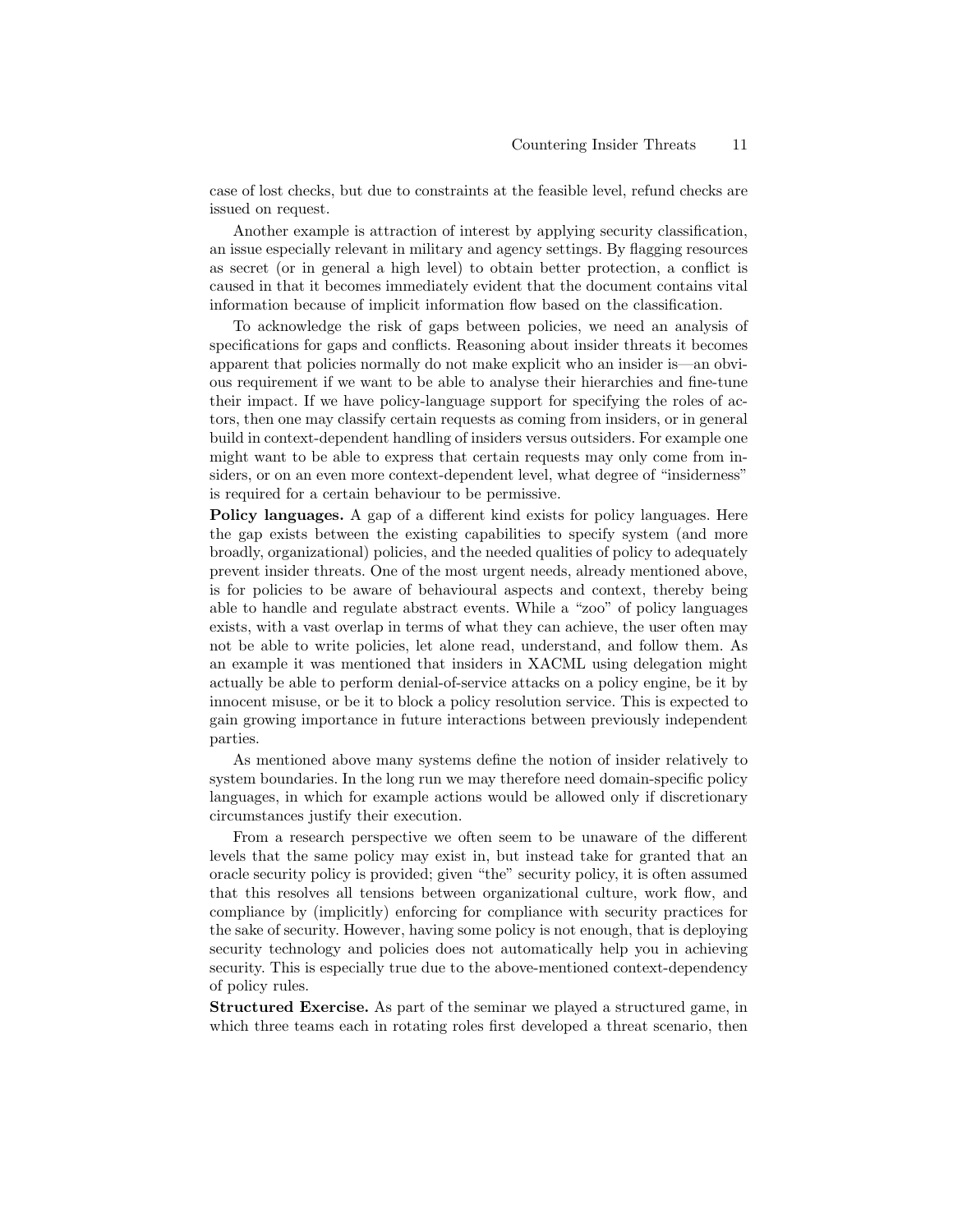passed their threat scenario off to a second team who designed security policies to address this threat, and finally to the third team to evaluate (and possibly find defects in!) the proposed policy response. From this exercise the participants came to three conclusions: first, that technical approaches devoid of or mismatched with underlying business and economic principles of the organization the security did not work; second, that it is hard to determine if a solution will work without a budget (a consideration that was little discussed during the seminar); and third, that the game illustrated the difficulty of quantifying the risk exposure facing an organization from an insider threat.

As a result of these discussions we assembled a list of research questions related to policies:

- How to keep statutory best practices in line with real best practices;
- Risk analysis for bad legislation/regulation;
- Risk analysis when the magnitude of the risk is uncertain/unknown/unknowable

It was also noted that there is very little work on bridging the gap in policy levels and understanding.

# 6 Human Factors and Compliance

Three foundational observations shaped the discussion about human factors and compliance. First, it was noted that most insider threat policies are based on a set of incorrect assumptions, namely, that 1) once someone is vetted, audit and incident management processes will pick up policy violations; 2) that risk assessment processes will pick up changes to individual and group values; and 3)that training and awareness-building education programs will instil desired security culture. However these assumptions never fit to how people actually want to pick up information, or act in the course of doing their jobs within the organization. The inadequacy of many existing security solutions to address real life human behaviour presents us with a set of challenges on how to better incorporate human factors into solutions.

Second, a general theme in many presentations and discussions was the need to align security policies with organization workflow, or, stated simply, security should support people doing their jobs. Several examples were cited of technological security approaches that, because they interfered with work flow, were not accepted and in fact actively subverted (e.g., an iris reader with an "unacceptable" delay before allowing access resulted in staff finding other ways of gaining access). Compliance with security policies is hard; to make compliance easy for insiders is absolutely necessary for any successful effort to constrain insider threats. Compliance (defined as efforts users will make for purposes they don't understand/agree with) is limited; getting compliance gets more expensive the closer you get to the limit of peoples' tolerance for disruptions to their work flow and social interactions. There was considerable discussion about how to best incorporate usability into the development of security policies and application of security technologies. These issues have been addressed in other applications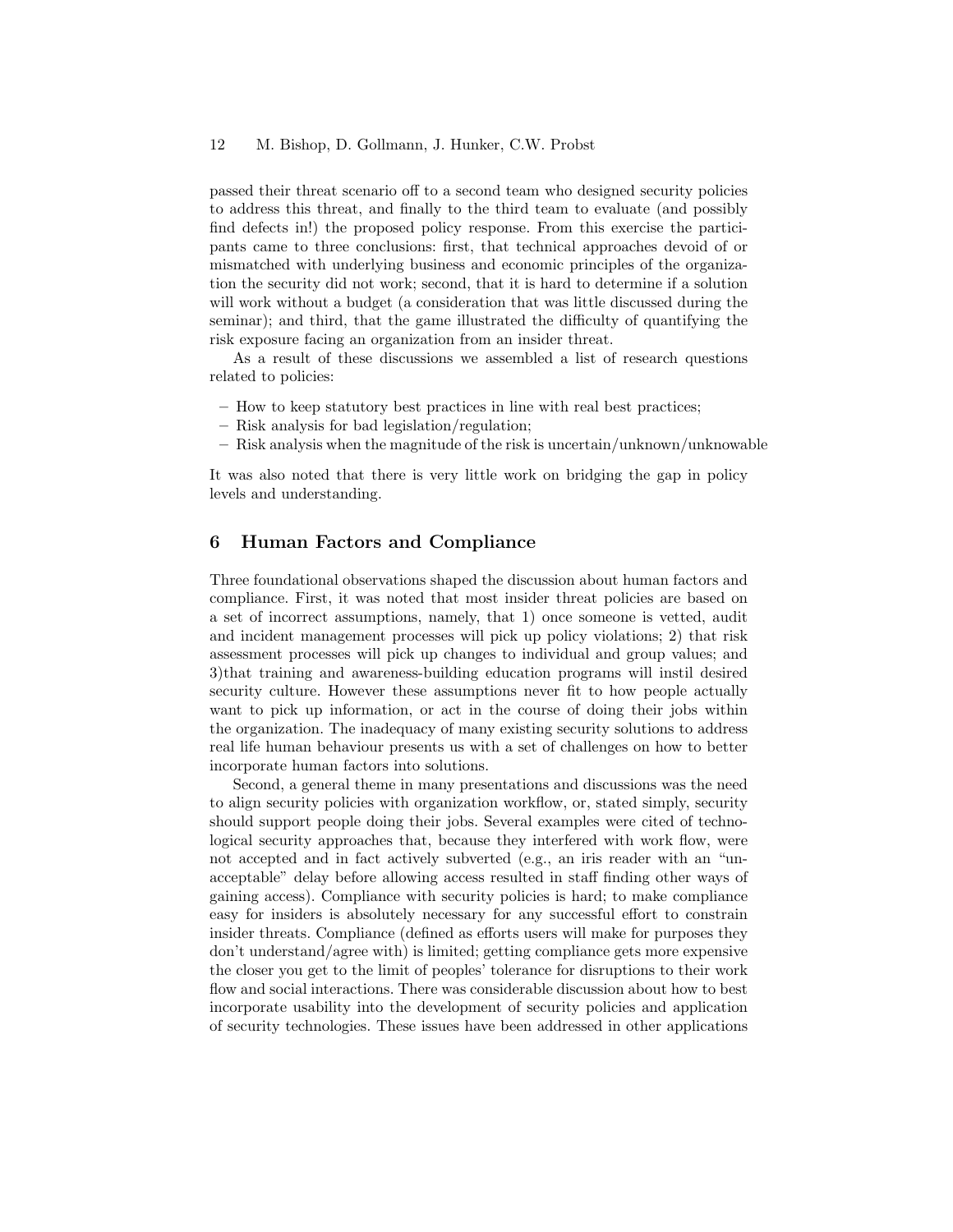(outside of cyber security) so that one conclusion reached was that insider threat research should look to other fields for experience in addressing these challenges. Finally successful security policy needs to demonstrate to insiders the value of security, not just the requirement for security.

A third observation was that motive and intent matter a great deal, but multiple motivations may map into a single intent. One example cited was the act (intent) to prop a door open. The motive for this action might be benign (I'm lazy, or am carrying large packages into the room) or malicious (I'm propping the door open to allow unauthorized persons to enter). Observables may capture the intent but not the motivation. This has important implications on the limitations of monitoring, and highlights again the need to establish context for specific actions.

Understanding and Integrating Human Factors. Criminology can inform insider threat understanding, and within criminology are several theories relevant to insider threats. Earlier theories of deterrence, social bonds, and social learning have been integrated into a theory of planned behaviour: for a crime to be committed a person must have both motive and opportunity. As just noted, motive matters; for the "cold intellectual attacker" when the possibility of punishment is high and the sanction severe potential criminals will be deterred from committing illegal acts, especially when their motives are weak. More generally, the goal of "situational" crime prevention is to 1) make the criminal act appear more difficult 2) make the criminal act more dangerous; 3) reduce the benefit a potential criminal is expecting to recover; and 4) remove the excuses available to the potential malefactor.

Organizational purpose and management structures affect both security structure and policy. In discussing organizational factors relevant to the insider threat a number of questions were raised:

- How does trust grow in organizations? In some organizations for example there is lots of trust at the base of the organization but it does not necessarily rise up.
- How can organizations adjust management processes to engender a more positive environment for security? Specifically, how can organizations develop a "reflexive view" that looks at the whole person rather than just as a work resource?
- Whistle blowing: When are organization members comfortable with whistle blowing? Is there are role for technology in extending the whistle blowing capabilities of staff?
- Policy conflict within organizations: The discussions concluded that all organizations have implicit tradeoffs about what is more and less important in their expressions of policy. How can these be made more explicit so that policy and security architectures can more effectively capture these values? To do so might require a hierarchy of organizational needs like the Maslow hierarchy of individual needs.
- Organizational clustering: how much do organizational units cluster in their values? Are there psychological contracts by group clusters within organizations that can be mapped by looking at risk behaviours?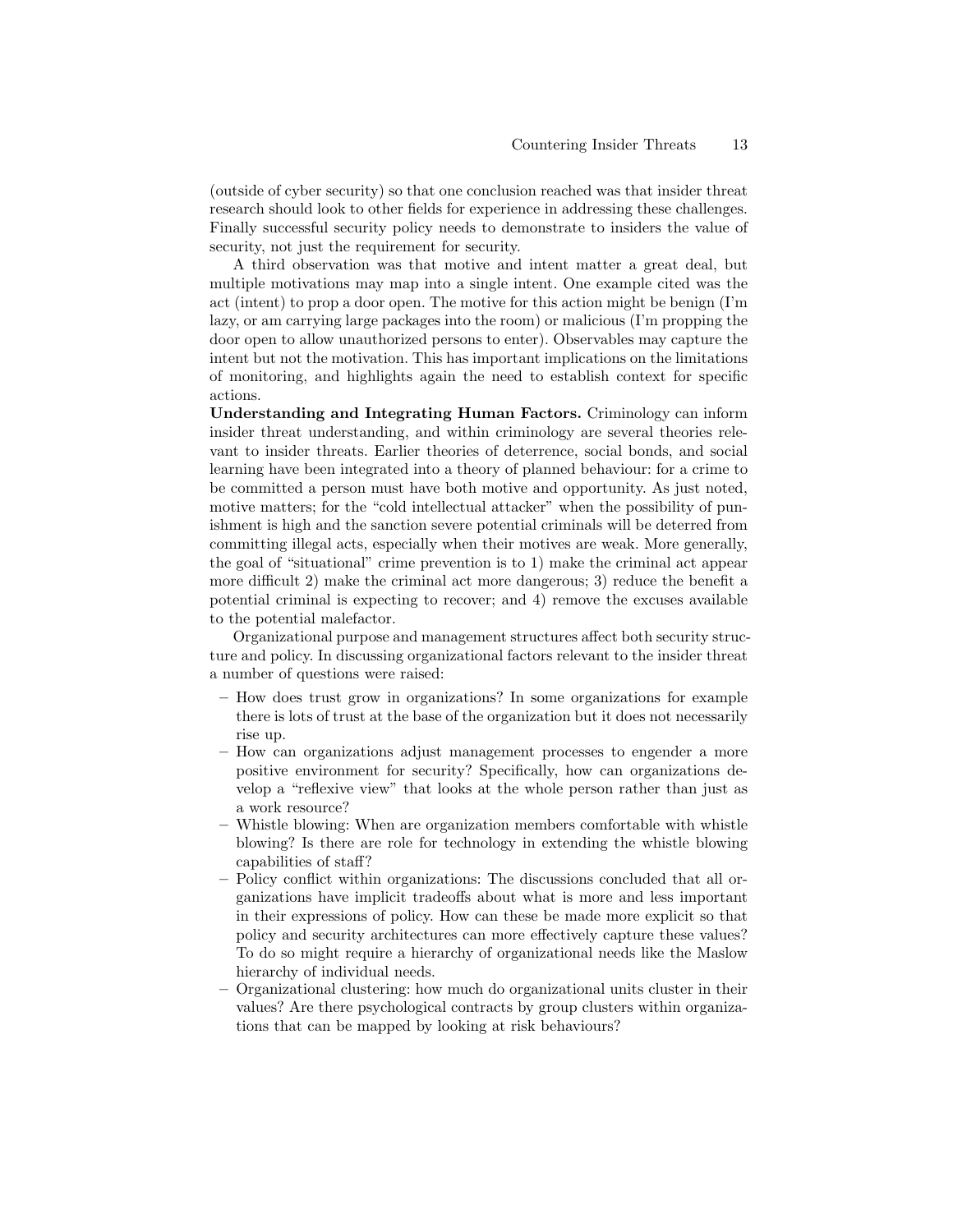– How can we build robust policy so that when conflicts do arise they can be resolved efficiently in the best interests of the organization?

Insiders (or people in general) will act unexpectedly. One participant noted that , "there are days when I don't make sense to myself... let alone to anyone else." Thus flagging potential insider threats based on departures from "normal" patterns may lack reliability; monitoring for "out of normal" actions may generate too many false positives. There will also always be "gray areas" in drawing the line between insider misuse and proper behaviour.

Hence, context of an activity matters a great deal in accurately characterizing abusive insider actions. Context is defined in terms of physical, social, cultural, and temporal dimensions. In adding context into the shaping of security policies, the implication is that there are no standard solutions for workable security what is usable is what fits. We need security policies appropriate for a specific domain (context) but what happens when insiders use domains in unexpected ways? Security controls must be characterized in the context of the activity, and because there will always be gray areas, those defining security controls must resist the temptation to believe that controls can eradicate all risk. Those defining controls must do this with full participation of management. Those enforcing controls must be willing to accommodate managerial discretion in certain settings.

The unpredictability of human behaviour has its implications for the role of trust in an organization. Trust is a behavioural expectation, and trust is only necessary in an organization when behaviours cannot be controlled in all dimensions. Trust is also transitive. Some participants argued that reducing insider threats would require environments where no one is trusted, or at worst only a few people are trusted; in any event transferred trust relationships should be eliminated.

Unpredictability may also be an artifact of creative or dynamic organizations, and as such may be a valuable attribute. Business strategies relying on creativity or dynamism may not work with many forms of recommended security policy — e.g., "the sort of people we hire won't put up with monitoring."

Policies and Human Factors. Policies need to be shaped and evaluated in terms of their human impact. How specific should policies be? There is a perception that there are too many policies. The psychological contract with employees generally means that 1) policies need to be made more manageable, and 2) that there is a need to find a way of testing policies to remove redundant policies. The ideal would be a small set of consistent security policies related to behaviours, and fit with business processes, and organizational values and norms. A common theme is the need to link the user community (the insiders in the organization) with the policies being developed and enforced. Failing to engage staff in security may be the norm (though this observation, implicit in many comments, was never explicitly discussed) but this lack of engagement weakens security. Security will only work in organizations where people feel that they are part of a larger community. One suggestion was that organizations should conduct specialized internal exercises with most or all the insiders to identify both the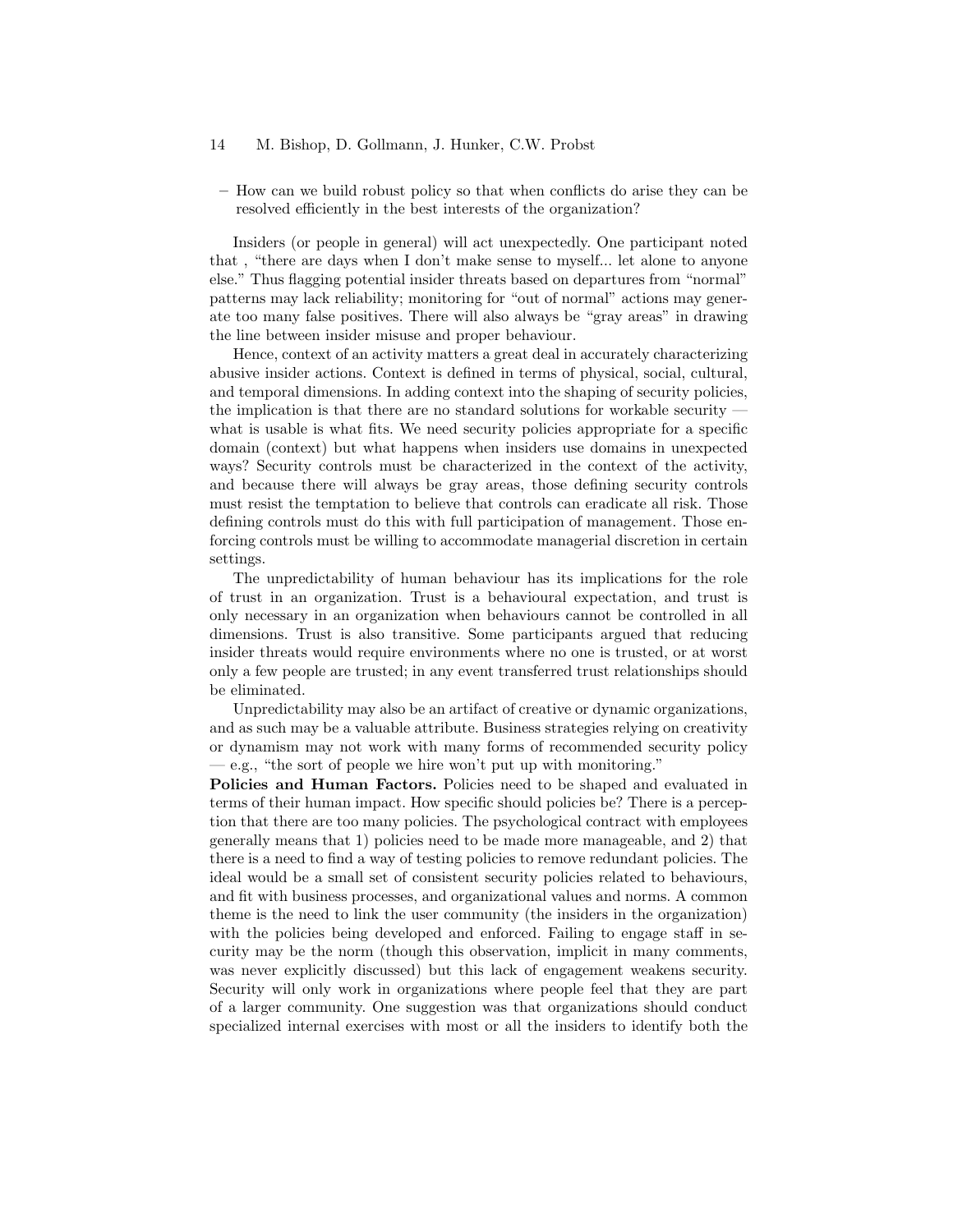set of useful and acceptable policies, and unique contexts which may result in generalized policies in conflict with organizational needs. Equally it will be key to monitor the implementation of policies "on the ground" by engaging staff and managers on whether policies are appropriate, or interfere with their workflow or culture. Sustained discourse with insiders can help highlight positive examples (of senior executives, for example) and in myth busting; an important goal here is to remove frequently made excuses.

Issues of what we can measure, what is relevant to measure, and how and when we intervene when suspecting threatening insider actions need to take human factors into account. Consider the impact of false accusations of insider threats on both the individual and the organization. Many suspicious activities which can be observed are correlated with insider threat behaviour, but not causally linked. False accusations have multiple deleterious effects: investigative resources are spent, the individuals so accused may quit, seek legal or other recourse (including becoming a real insider threat!), or be affected psychologically, the organization's culture may be affected, possibly for extended periods. There is, therefore, a need for decision processes to decide when to intervene and how.

# 7 Surveys and the Real World

A recurring question was whether researchers and practitioners have sufficient data to understand the range of insider threats, formulate appropriate prevention/detection/mitigation strategies, and subsequently evaluate their effectiveness. The problem, of course, is that most organizations deem insider threats too sensitive a topic to discuss it openly. While many seminar participants perceived the lack of data to be a significant roadblock to further progress, some participants did not, suggesting that we already understood much of the nature of the problem, and that informal feedback from practitioners will suffice.

Data from ChoicePoint was referenced to indicate the ubiquity of insider attacks. While fraud is perceived as something that only happens to others, companies experienced annually two to ten cases of insider abuse (average is 5), with an average loss per company of (USD) \$159,000. However ubiquitous insider threats are, the data we have available is poor, and not just because of the reluctance of organizations to share their histories. We look only at people who get caught, and have little real understanding (other than anecdotes) about the baseline population of threats. How applicable can these studies be? Furthermore, we have little insight into the baseline population of all insiders, making characterizations of threatening insiders (who are caught and reported) meaningless if we cannot reliably differentiate between the two populations.

Two different approaches to developing data were presented. One family of approaches relies on decoys or simulations to capture real, or quasi-real insider threat behaviour. A decoy document (or trap-based decoy) infrastructure using honeypots and honeynets already is being deployed by one participant to generate data on insider attacks. For traitors (malicious insiders with legitimate access) this approach was outlined as being useful. Decoy documents have to be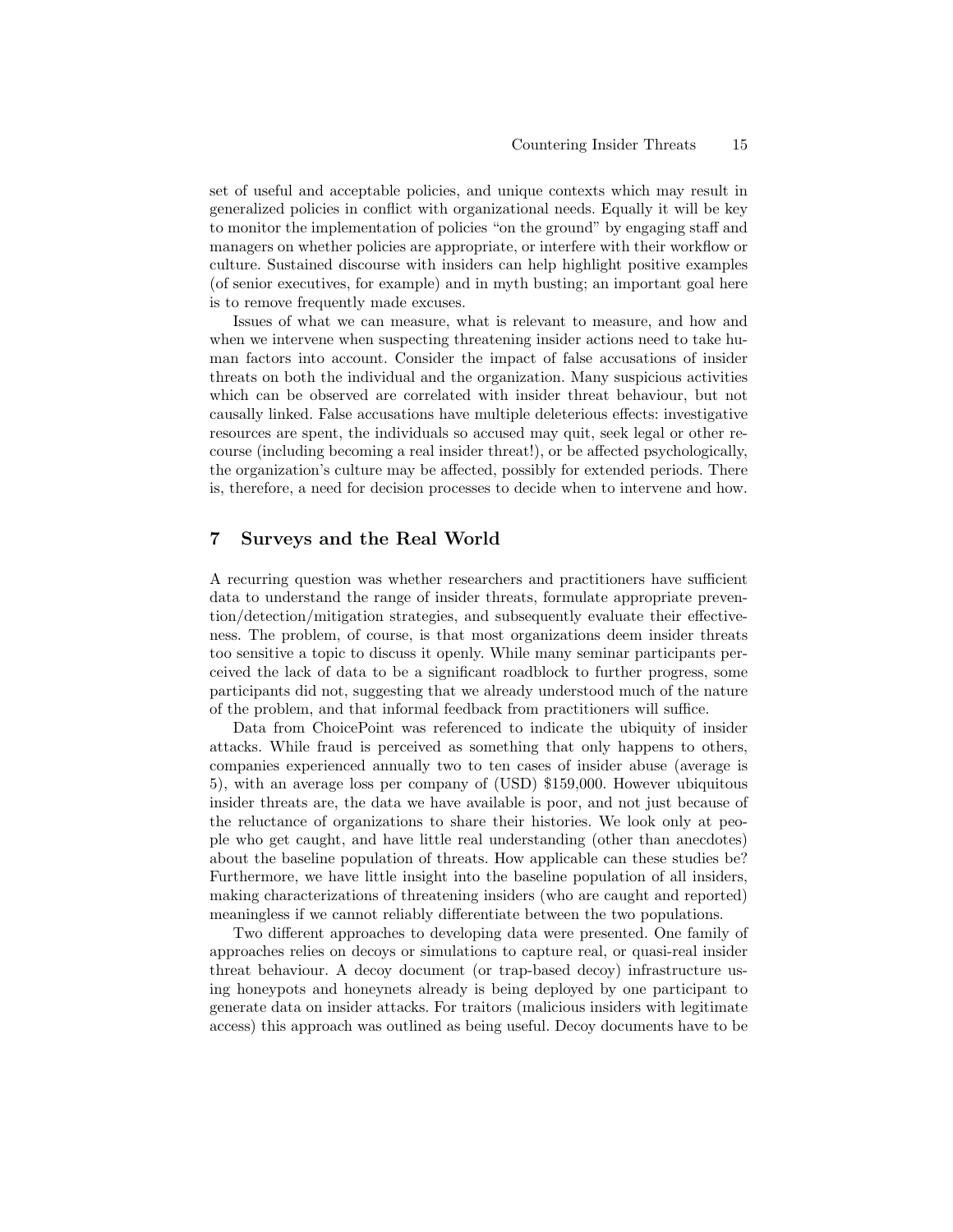structured carefully, so that they are differentiable by the user/owner as fake, are non-interfering with normal operations, and "variable" in nature and constantly changing when generated. However, masquerader attack detection is hard, and generating real data on these types of attacks is hard, too. Running simulations with subjects instructed to act as insiders in certain ways (e.g., malicious or non-malicious) is also being used to generate data, but obviously sub-optimal.

Another approach modeled systems at a generalized level. Generalizing from the current approaches which depend on logging actions and then performing a positive audit of log files to check for "conspicuous events," the example system is modeled (in tuple space) by locations and connections to form a directed graph. Domains are defined upon which restrictions and capabilities are imposed to model access control, and then actions are performed on the system. While not, unlike the first family of approaches, generating real or quasi-real data, this modeling helps determine what observables can be obtained at all stages of the insider threat process.

A second set of issues revolves around our ability to predict insider threats. As noted, attempts to base prediction on behavioural or other personal characteristics suffer from small sample sizes and the inability so far to adequately distinguish insider threat characteristics from those of the baseline population. In general, statistical methods for predicting insider attacks face a number of challenges: probabilistic methods demonstrate correlation, not causation, and there is always the problem of analyzing (rare) cases or unusual behaviour. Consequently, most alerts based on predictive modelling are false positives. The reaction strategies by decision makers to alerts (ignore when too many? Always escalate to further investigation in order to "cover their backs"?) may vary in their effectiveness, but this issue was not pursued during the seminar.

Overall conclusions about the use of predictive statistical models were 1) take care to get the statistics right (by using control groups and other careful methodology) and 2) be mindful of the analog to the Heisenberg principle, that is, by monitoring (and investigating) people, behaviours change.

A persistent question about the "real world" of insider threats is whether this problem is uniquely American. Certainly most attention and research on insider threats has been American. Some seminar participants concluded that maybe yes—if effectively addressing insider threats is inherently context dependant, then the American concept of the generic manager (exemplified by GE's management style) lends itself to having more insider threats. If insider risk depends on context, then we need more than generic risk managers to effectively address the problem.

### 8 Conclusion

The Dagstuhl seminar on Countering Insider Threats provided a week-long base for discussions of what the relevant aspects of the problem are for different communities. In motivating the seminar, we asked the seminar participants to jointly emerge with a definition of what or who an insider is, and how to deal with the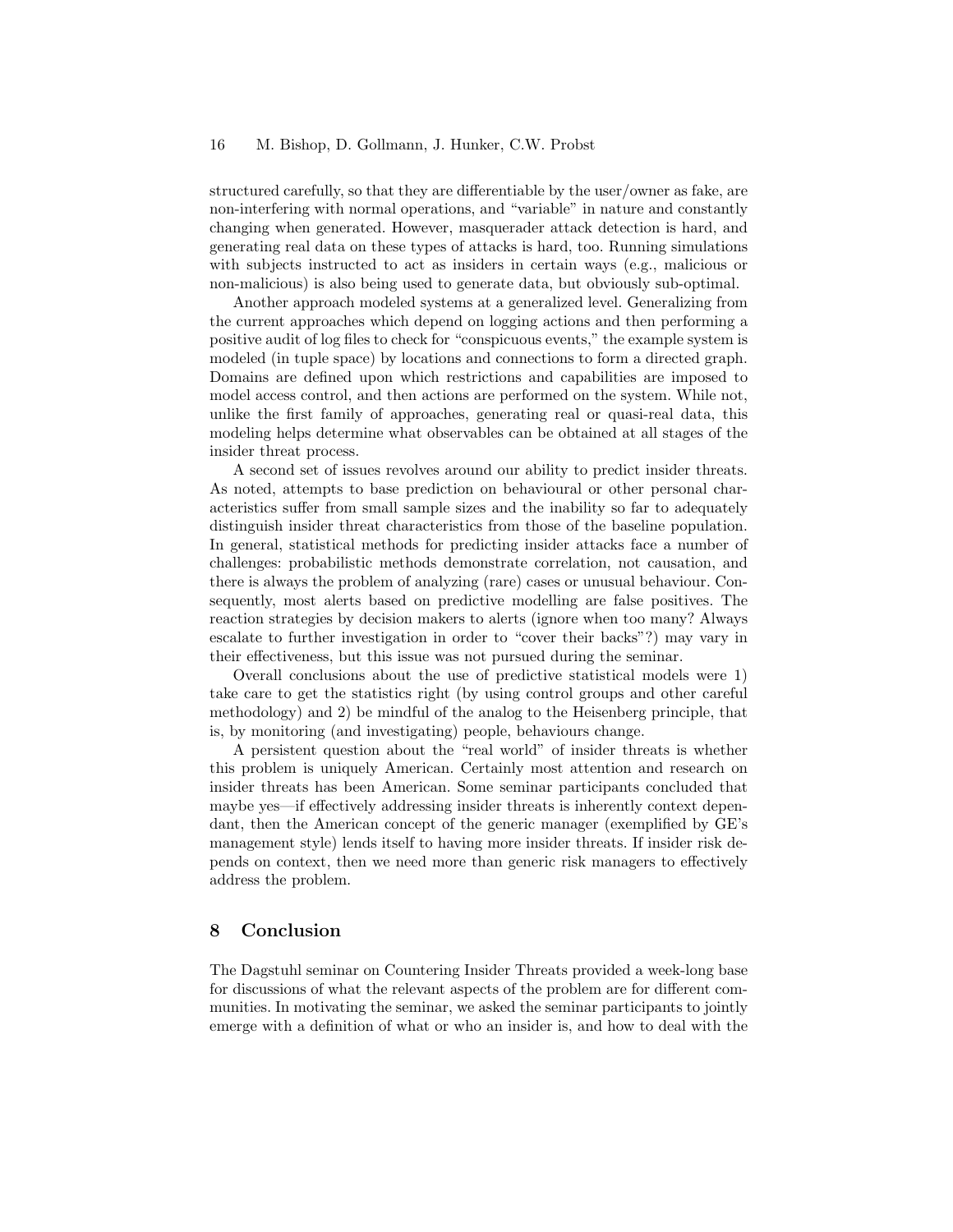threat posed by it. It is our believe that we succeeded in getting a better understanding of what these different communities mean by "insider". As stated above, this knowledge has already during the seminar been used to develop integrated approaches towards qualitative reasoning about the threat and possible attacks. Beyond this shared definition of what constitutes an insider, the most prominent outcome of the seminar is the beginning of a taxonomy or framework for categorising different threats. While this fell short of the ambitious goals we originally had formulated [webpage], the process of reaching this definition was highly enlightening and is documented in this article. In the process, the seminar identified the need for:

- A framework or taxonomy for distinguishing among different types of insider threats;
- Methodologies for assessing the risk and impact of insider threat incidents;
- Incorporating human factors into the development of solutions;
- Better formulations for specifying useful policy at both systems and organizational levels—policy that would be meaningful and applicable to the insider threats deemed most important.

There were some cross-cutting conclusions that emerged from the seminar. The role of trust was discussed in a number of different contexts. In one sense, the ideal security framework for addressing insider threats would eliminate the need for trust — all behaviours would either be defined permissible, or else made impossible to execute. But this model ignores two realities. In any but the simplest settings, context of actions is highly determinative in shaping what is appropriate or needed behaviour. Further, many (most?) organizations would not accept a working environment so rigidly defined as to eliminate the need for trust. Hence, we emerge with the conclusion that trust relationships will be present in most organizations; how to best factor trust into security policies and frameworks remains, however, unclear.

Security, moreover, is context dependent. Security is not achieved by deploying generic (context free) controls. However, the importance of context in addressing insider threats poses a number of challenges. Capturing qualitatively the various situations that might arise in an organization is itself probably impossible, though effective dialogue between those defining security controls and those working as insiders in the organization will certainly help. Hence, insider threat prevention and response has to deal with the reality that controls will not adequately capture all of the behaviours that might be appropriate in a given context. Even if all contexts could be qualitatively described, policy languages and controls are inadequate at the current time to fully capture the range of contexts identified.

Motivation and intent clearly are important in defining insider threats and defining appropriate detection/forensics/mitigation strategies. While intent (the purpose of actions) is at least partially observable, motivation (the incitement to action) is not. The intent to, for instance, obtain certain data may reflect malicious motives, or may reflect positive motives (as in a hospital emergency where certain information is desperately needed regardless of legitimate access).